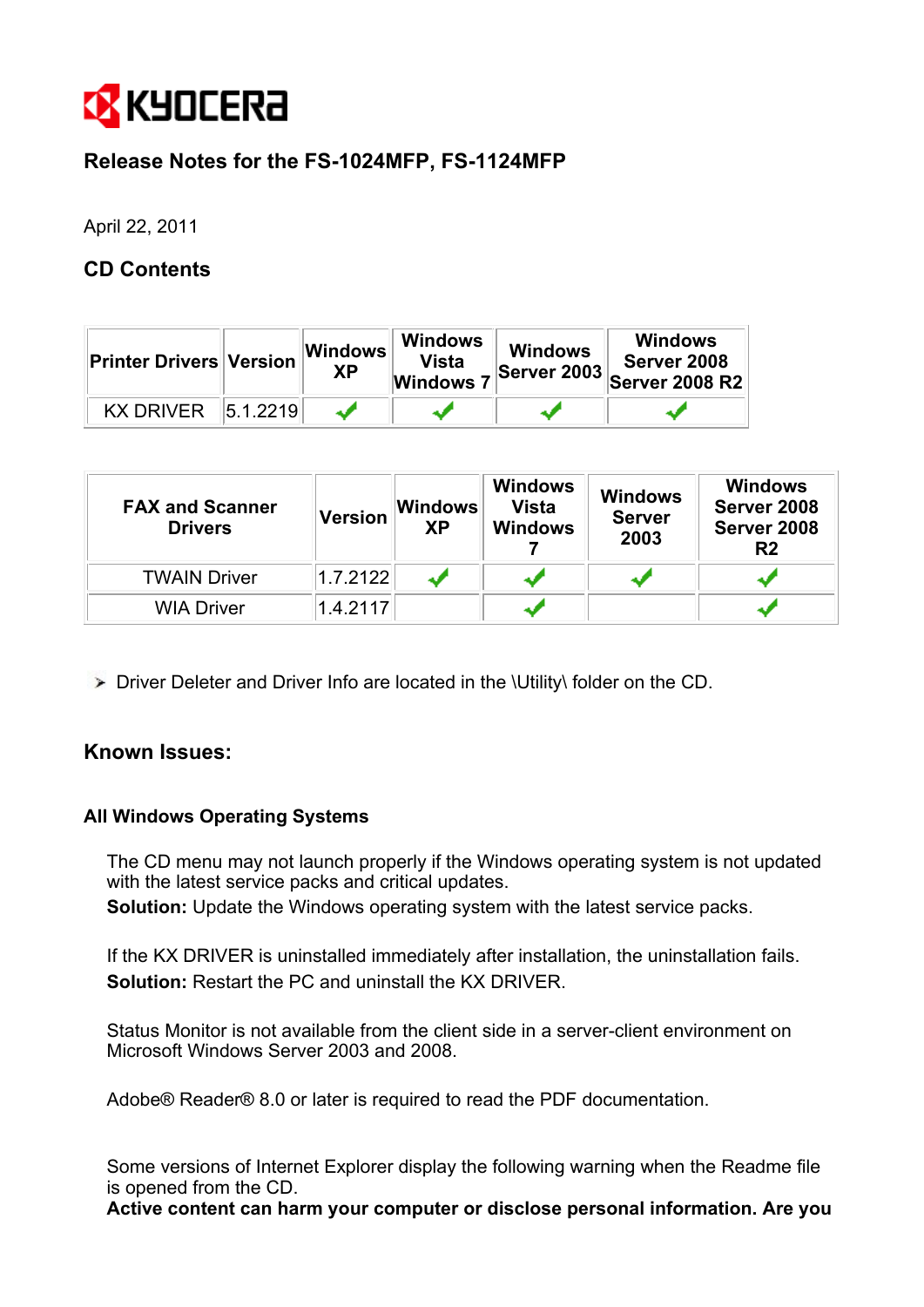## **sure that you want to allow CDs to run active content on your computer?**

**Solution:** Click Yes to open the file. The Readme file is pure html without active content, but some versions of Internet Explorer display a warning for any html document that is launched from an external drive.

A FAX number can only be registered with numerals (0,1,2…) and the following characters: " \* " (asterisk), "  $-$  " (dash), "  $#$  " (pound sign), or a " " (space).

## **Windows XP / Vista / Windows 7**

Although a user has administration privileges on a machine, the user may not have admin privileges for a printer running on that machine.

**Solution:** Run the driver in administrator mode by choosing "Run as Administrator".

Driver Deleter and KM Uninstaller will not remove printer drivers installed with the Add Print Wizard.

## **Solution:**

**1.** Reboot the PC. If this is not possible, make sure that all applications using the driver are closed.

- **2.** Delete the printers from the Printer Manager.
- **3.** Close all Printer Property boxes.
- **4.** Right-click on a blank spot in the printer manager to access Printer Server Properties.
- **5.** Select **Run as Administrator**.
- **6.** Select **Printer Server Properties**.
- **7.** On the Driver tab, highlight all drivers that you wish to remove and click on **Remove**.
- **8.** On the pop-up dialogue, select **Remove Driver** and **Driver Package**.

**9.** Click OK on the rest of the screens until you can see that the driver has been removed.

## **Windows XP / Vista / Windows 7, KX DRIVER Only**

HTML Help is supported only in English.

An extra blank page prints when a Microsoft Word 2007 document is printed when both mixed paper sizes and Duplex is selected. This is a known limitation in Word 2007.

Some objects in PowerPoint 2007 do not print in Poster mode for 3x3 pages or more. This is a known limitation in PowerPoint 2007.

In Vista and Windows 7, Custom Paper Size is missing from the Paper Size list of Windows Photo Gallery/Photo Viewer. This is a known limitation in the Photo Printing Wizard (PPW) application.

Interactive services dialog detection messages pop-up when printing mixed sized documents in booklet mode on the 64-bit version of Vista.

When adding a 32-bit driver to a shared printer on a server running a 64-bit version of Windows, the model name may appear multiple times in *Share this Printer*. **Solution:** To avoid displaying multiple model names, choose "Have Disk" when using the "Additional Drivers..." option and browse to the x86 driver INF file for the desired model to install it.